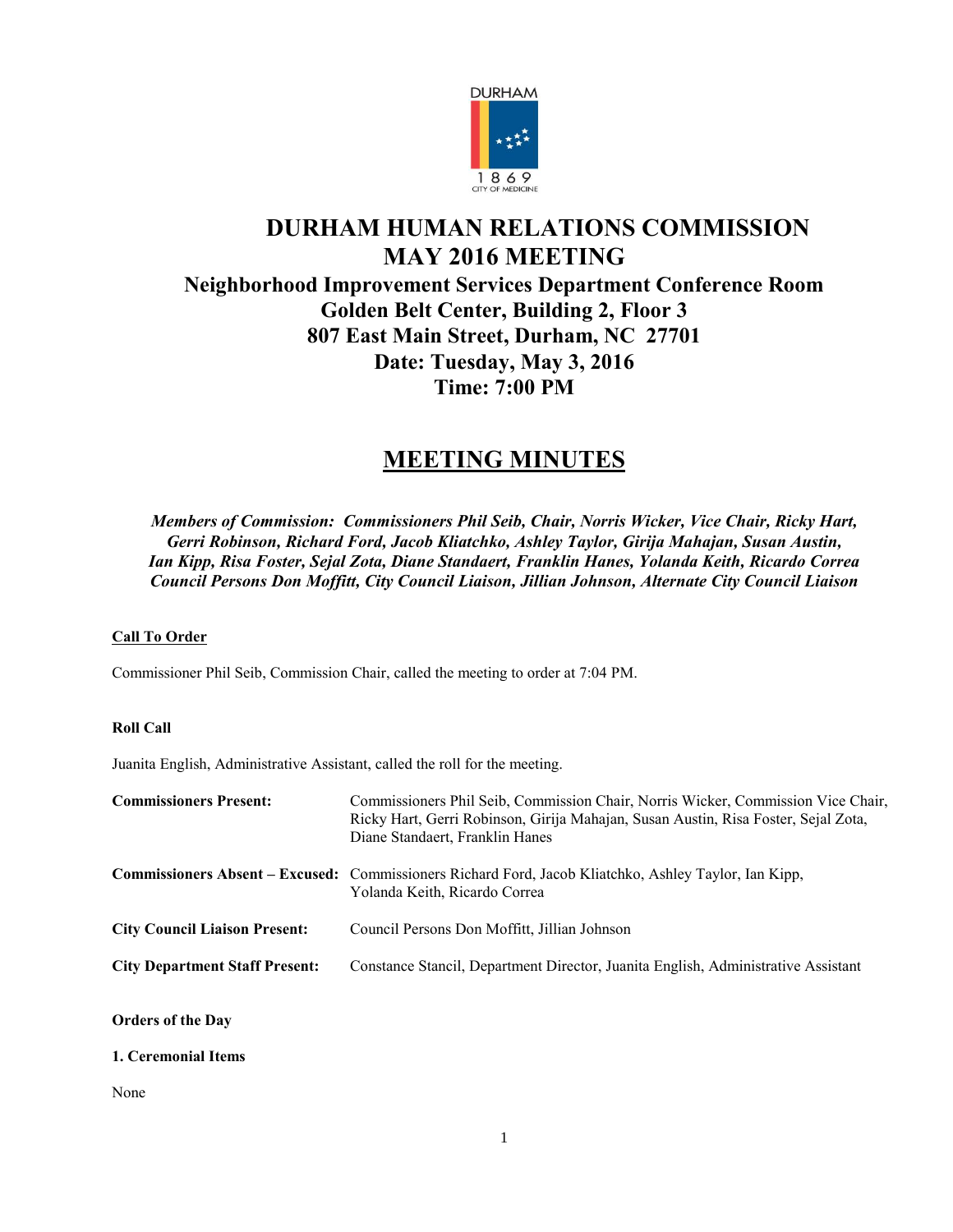## **2. Public Comments**

Greg Williams of Inside-Outside Alliance spoke to the Commission about the conditions in the Durham County Jail. He informed the Commission that Inside-Outside Alliance organization is an all-volunteer group with every member residing in Durham County. He asked the Commission to support his organization's efforts on this issue, and to conduct a public forum about the conditions in the Durham County Jail. He provided the Commission with a document from the First Five Grieving Committee of the Durham County Jail with grievances of the Durham County Jail, dated March 18, 2016; copy of document attached, (see Attachment 1).

Commissioner Phil Seib, Commission Chair, added this issue to the meeting agenda under new business for discussion at the end of the meeting.

## **3. Approval of Minutes**

Commissioner Risa Foster made a motion to approve the April 2016 DHRC Meeting Minutes held on Tuesday, April 5, 2016; Commissioner Norris Wicker seconded the motion; the motion was approved with eight (8) votes "For" the motion, zero (0) votes "Against" the motion, and two (2) votes "Abstained" the motion.

#### **4. Presentations**

None

## **5. Executive Committee Report**

Commissioner Phil Seib, Commission Chair, conducted an Executive Committee meeting held for all Committee Chairs at 6:30 PM.

#### **6. Committee & Special Project Reports**

#### **Standing Committees:**

Community Outreach Committee:

Commissioner Norris Wicker, Committee Chair, informed the Commission that he had nothing to report because he could not have a conference call with committee members liked he had planned because of miscommunication.

Human Relations Hearing Committee for Housing Appeals:

Commissioner Gerri Robinson, Committee Chair, informed the Commission that there was nothing to report.

Policies & Procedures Committee:

Commissioner Susan Austin, Committee Chair, informed the Commission that there was nothing to report.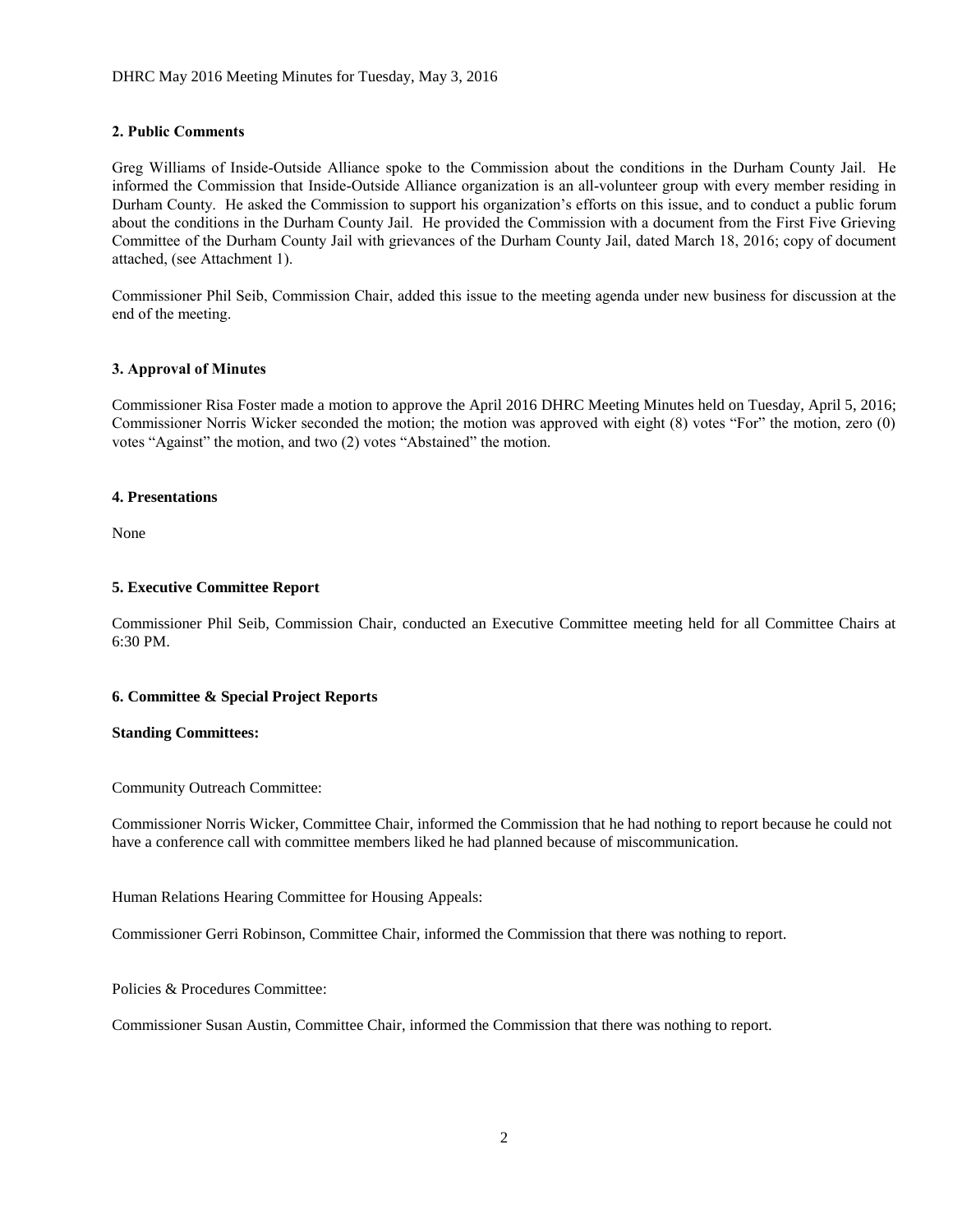Special Events Committee:

Commissioner Ashley Taylor, Committee Chair, was not present at the meeting to give a report, however she provided a report to the Commission by email on Friday, April 29, 2016, about the Human Relations Awards Ceremony held on Thursday, April 28, 2016, at Holton Career & Resource Center; copy of report attached, (see Attachment 2). In her report, she announced that the 2016 award recipients at the 2016 Human Relations Awards Ceremony were as follows:

Carlie B. Sessoms Award Recipient: Beatrice Chestnutt Housing Award Recipient: Stephen Hopkins Human Rights Award Recipient: Steve Schewel Human Rights Youth Award Recipient: Tayla Mebane

Commissioner Risa Foster, Committee Member, commented to the Commission that she thought the Human Relations Awards Ceremony was a success, and that the Holton Career & Resource Center was a very good venue for the event.

Website/Marketing Committee:

Commissioner Richard Ford, Committee Chair, was not present at the meeting to give a report.

### **Ad hoc Committees:**

Bull City Connector Route Change Impact Committee:

Commissioner Diane Standaert, Committee Chair, provided a committee report to the Commission concerning the impact of the Bull City Connector route change, and the committee's proposed recommendations regarding the impact of the Bull City Connector route change; copy of report and proposed recommendations attached, (see Attachment 3). She informed the Commission that the committee's proposed recommendations were on the meeting agenda to be discussed.

#### **7. Commissioner Communications and Announcements**

Constance Stancil, Department Director, informed the Commission that she had contacted Commission Liaison, Emanuel McGirt, Senior Assistant City Attorney, and he had indicated that Commission members can call in on a conference call at a Commission meeting and be counted present and participate in the meeting and vote by phone.

#### **8. Human Relations Manager's Report**

Constance Stancil, NIS Department Director , provided Commission members with the Human Relations Manager's Report for April 2016, and the HUD Fair Housing Case Report for April 2016.

#### **8.01 Human Relations Communications/Announcements**

Constance Stancil, NIS Department Director, provided Commission members with the Human Relations Division Calendar for May 2016. She informed the Commission that Delilah Donaldson, Senior Human Relations Manager, has retired and is working under contract for six months through June 30, 2016. She introduced James Davis, and informed the Commission that he will start to work on Monday, May 16, 2016, with the NIS Department, Human Relations Division as Human Relations Manager. She informed the Commission that James Davis will be leaving Orange County Government Human Rights & Community Development as a Civil Rights Specialist, and he also served as Interim Director of Housing. She informed the Commission that the Human Relations Division would have their annual HUD monitored FHAP Agency performance review on Tuesday and Wednesday, May 10 & 11, 2016.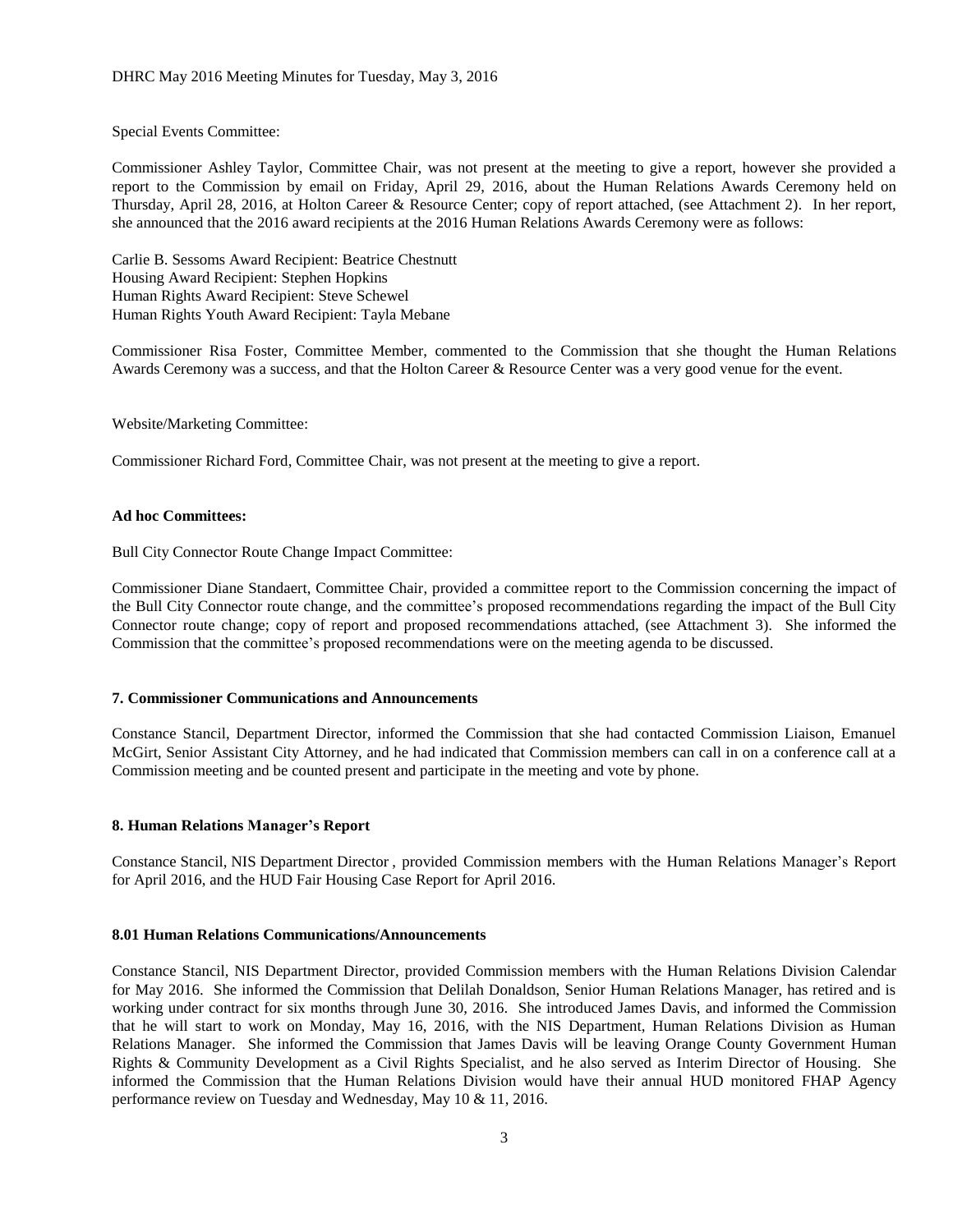Juanita English, Administrative Assistant, provided Commission members with an updated DHRC Membership Roster from the City Clerk's Office, by email on Monday, May 2, 2016; copy of roster attached, (see Attachment 4).

#### **9. Old Business**

Update on Durham Detained Youth in Ice Custody:

Commissioner Girija Mahajan introduced Pablo Friedmann, and organizer advocating for the family of Wildin David Guillen Acosta. He provided the Commission with an update on the Durham detained youth in ICE custody, Wildin David Guillen Acosta. He informed the Commission that with the great amount of local support in Durham, Congressman G.K. Butterfield was able to advocate on a federal level and contact the director of ICE, and the director agreed to delay his deportation until his lawyers could make an appeal to the Board of Immigration, and the appeal was granted, so he will not be deported at this time. However, while he is waiting for his appeal, ICE chose to keep him incarcerated instead of giving a bond or providing him with a non-incarcerated form of monitoring, for no reason, other than claiming that he is a national security threat. He thanked the Commission on their work on passing the resolution to City Council against the ICE actions in Durham, and on the City Council's resolution against the ICE actions in Durham. He asked the Commission to send a letter to the director of ICE asking why David Acosta is being detained while waiting for his appeal.

Commissioner Phil Seib, Commission Chair, thanked Pablo Friedmann for his update, and he asked him to send an email to him stating in writing his request for the Commission.

#### **10. New Business**

Proposed Amendments to Rules of Procedure & Powers & Duties:

Commissioner Susan Austin, Chair of Policies & Procedures Committee, provided a handout to Commission members with the committee's proposed amendments to the DHRC Rules of Procedure & Powers & Duties; copy of handout attached, (see Attachment 5).

Note: The proposed amendments will be voted on at the next meeting.

Proposed Recommendations Regarding Bull City Connector Route Change:

Commissioner Diane Standaert, Chair of Bull City Connector Route Change Impact Committee, read the committee's proposed recommendations regarding the impact of the Bull City Connector (BCC) route change as follows:

- 1. The BCC should focus on serving the Durham community, not primarily Duke.
- 2. The BCC route should be restored or improved to again serve the Durham Station.
- 3. The BCC route should be restored or improved to again serve Duke South.

John Tallmadge, Director of Regional Services Development of GoTriangle, was unable to attend the meeting, however, Mary Kate Morookian, Transit Service Planner of GoTriangle attended the meeting in his place. She informed the Commission that they thoroughly read the proposed recommendations, and that they appreciate the time and effort that the Commission put into the issue of the impact of the Bull City Connector route change, and on the proposed recommendations. She informed the Commission that GoTriangle plans to incorporate the recommendations into their five year plan.

Other attendees concerning this issue were Pierre Owusu, Senior Transportation Planner, Transportation Department, City of Durham; Alison Carpenter, Transportation Demand Manager, Duke University; and Nikki Brown, Spirit House.

Commissioner Risa Foster made a motion to approved the proposed Bull City Connector recommendations; Commissioner Franklin Hanes seconded the motion; the motion was unanimously approved with ten (10) votes "For" the motion, and zero (0) votes "Against" the motion.